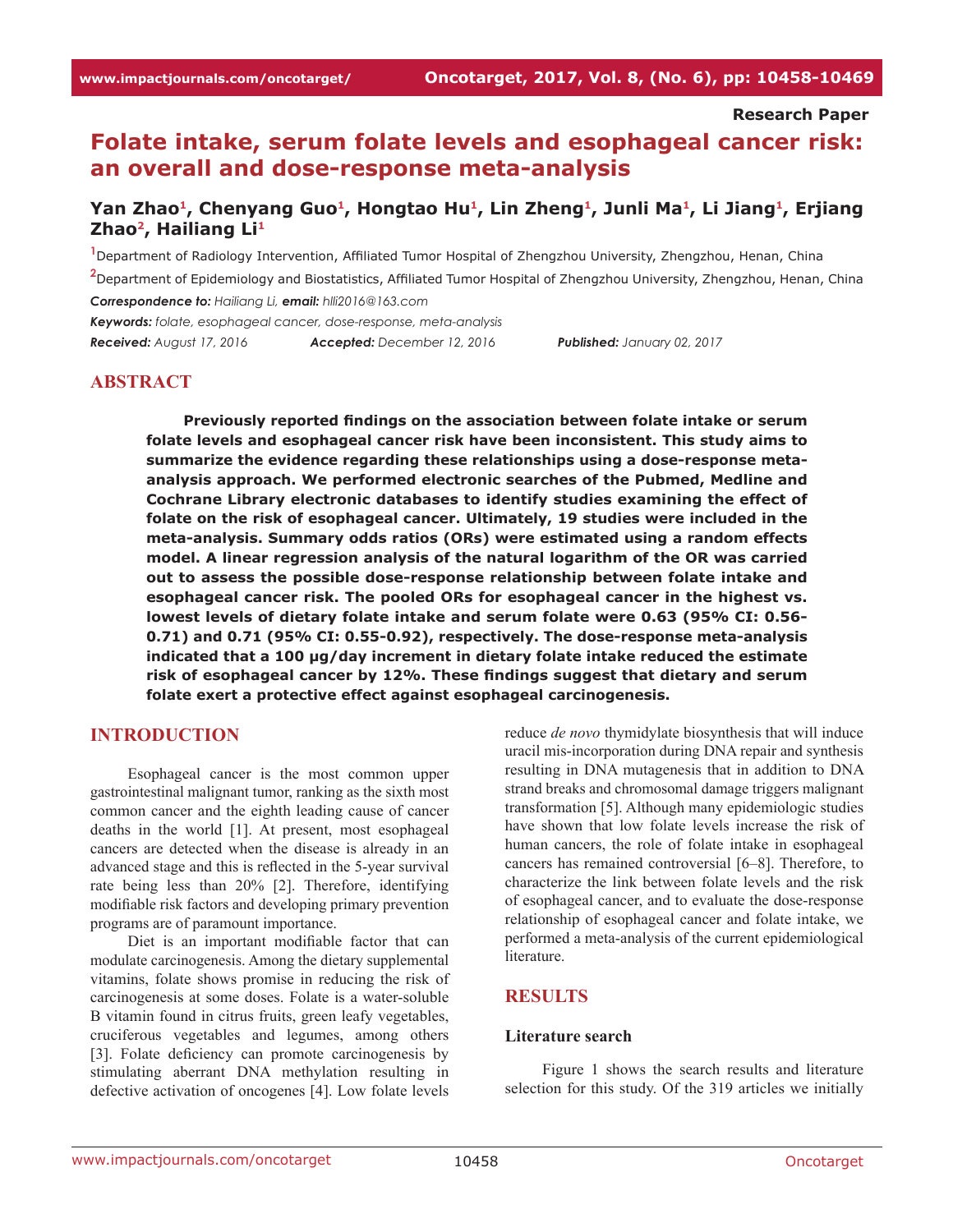identified from PubMed, Medline and Cochrance Library, 87 were eliminated as they reported on the same population data. Then, after reviewing the title and abstract of the remaining 232 articles, 179 were excluded as irrelevant. On the other hand, 2 relevant articles were added after a manual search of the reference lists. The full texts of the remaining 55 articles were reviewed to eliminate those (1) that were reviews (2) that did not report the association between folate and risk of esophageal cancer (3) that did not report the OR/RR/ 95% CI statistics, (4) that did not report the association between vitamin B supplement and esophageal cancer or (5) that did not report the prognoses of esophageal cancer patients. Based on these criteria, 36 articles were eliminated and the remianing 19 articles that included 2036 esophageal cancer cases and 7086 controls were included for the meta-analysis [9–27].

### **Characteristics and quality of included studies**

The main characteristics of the 19 selected studies were outlined in Table 1. The studies were conducted in Asia, Europe, America, and Australia and were published between 1988 and 2016. In terms of the study design, 1 was a cohort study [15] and 18 were case-control studies [9–26]. Fifteen studies investigated dietary folate intake from food [10–13, 15–17, 20–27], and 4 studies examined serum folate levels in collected blood samples [9, 14, 17, 18].

The quality of these studies was assessed by using NOS scale. The overall methodological quality of the studies is summarized in Table 2. Eleven studies had a score of 8 [9, 10, 13, 14, 15, 17, 19, 25], four studies had a score of 7 [16, 18, 20, 27] and the remaining six studies had a score of 6 [11, 12, 21, 22, 24, 26].



**Figure 1: The flow diagram of screened, excluded and analyzed publications.**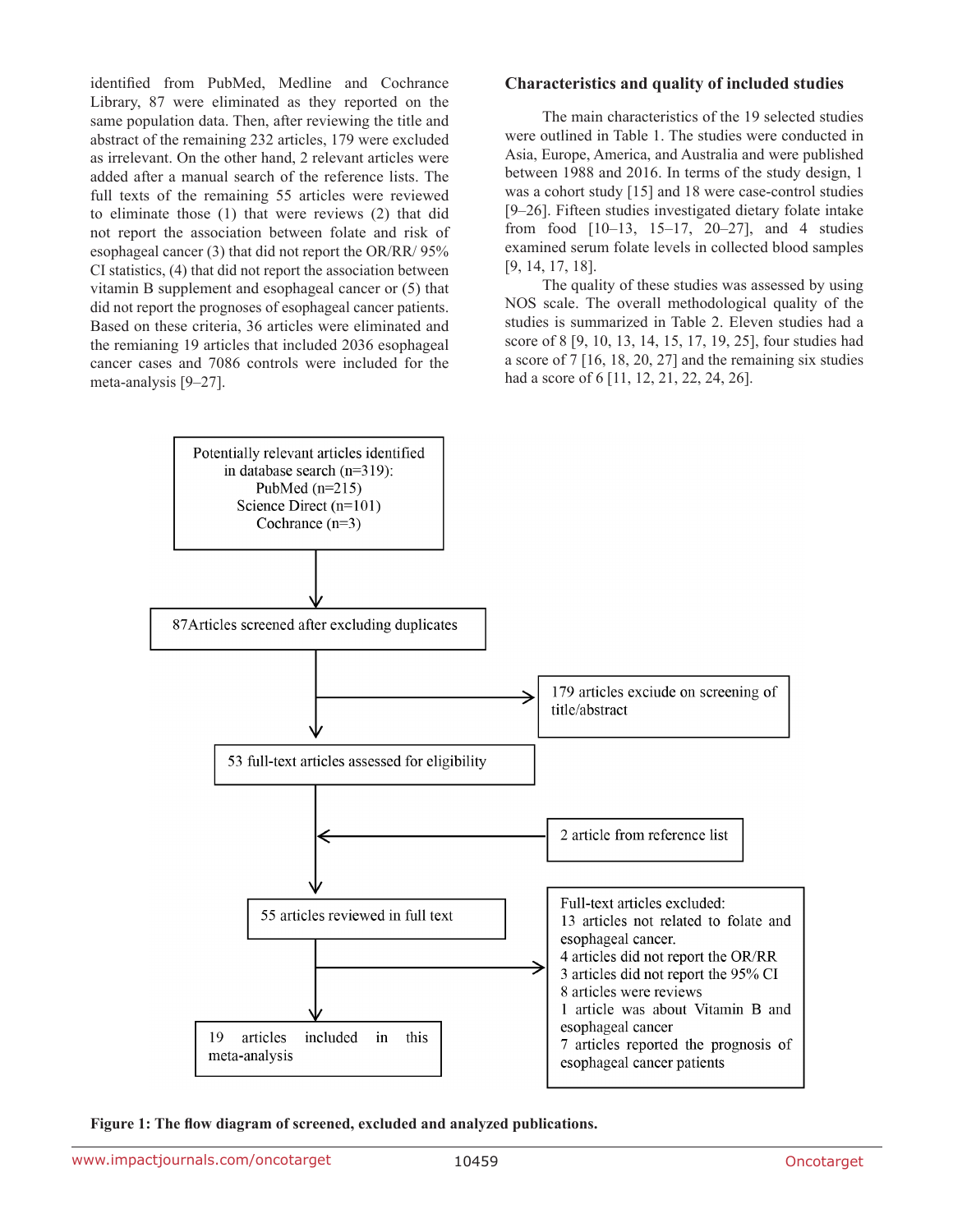| Author, year   | <b>Source</b><br>of<br>control | <b>Study</b><br>design     | country            |                      |         | cancer type measurement OR(95%CI) for Participants<br>highest vs. lowest<br>category | (cases)   | adjust                                                                                                                                         | <b>New Castle-</b><br>Ottawa<br>scale |
|----------------|--------------------------------|----------------------------|--------------------|----------------------|---------|--------------------------------------------------------------------------------------|-----------|------------------------------------------------------------------------------------------------------------------------------------------------|---------------------------------------|
| Huang, 2013    | PB                             | case-<br>control           | China              | <b>ESCC</b>          | Plasma  | $0.11(0.04-0.33)$                                                                    | 48(6)     | age, gender, smoking status,<br>drinking.                                                                                                      | $\,$ 8 $\,$                           |
| Sharp, 2013    | PB                             | case-<br>control           | Ireland            | EAC                  | Dietary | $0.52(0.30-0.89)$                                                                    | 136(55)   | age, gender, total energy.                                                                                                                     | 8                                     |
| Zhao, 2011     | HB                             | case-<br>control           | China              | <b>ESCC</b>          | Dietary | $0.61(0.36-1.07)$                                                                    | 174 (52)  | age, gender.                                                                                                                                   | 6                                     |
| Jessri, 2011   | $_{\rm HB}$                    | case-<br>control           | Iran               | <b>ESCC</b>          | Dietary | $0.08(0.02-0.90)$                                                                    | 144 (48)  | age, gender, energy, BMI,<br>smoking status, physical<br>activity, education level,<br>gastroesophageal reflux<br>disease symptoms.            | 8                                     |
| Chang, 2015    | PB                             | case-<br>control           | China              | Esophageal<br>cancer | Plasma  | $1.58(0.95-2.64)$                                                                    | 178 (75)  | age, gender, BMI, education,<br>smoking status, alcohol<br>drinking frequency.                                                                 | $\,$ 8 $\,$                           |
| Ibiebele, 2011 | PB                             | case-<br>control           | Australian         | EAC                  | Dietary | $0.72(0.53-0.98)$                                                                    | 491 (117) | age, gender, education, BMI,<br>alcohol intake, smoking<br>status, energy intake, NSAID<br>use.                                                | 8                                     |
| Ibiebele, 2011 | PB                             | case-<br>control           | Australian         | <b>ESCC</b>          | Dietary | $0.78(0.51-1.19)$                                                                    | 430 (56)  | age, gender, education, BMI,<br>alcohol intake, smoking<br>status, energy intake, NSAID<br>use.                                                | $\,$ 8 $\,$                           |
| Aune, 2011     | HB                             | case-<br>control           | Uruguay            | Esophageal<br>cancer | Dietary | $0.29(0.14-0.60)$                                                                    | 2102 (70) | age, gender, residence,<br>education, income,<br>interviewer, smoking status,<br>alcohol, dietary fiber, iron,<br>BMI, energy intake.          | $\tau$                                |
| Mayne, 2001    | PB                             | case-<br>control           | America            | EAC                  | Dietary | $0.48(0.36-0.66)$                                                                    | 969 (282) | age, gender, site, race, proxy<br>status, income, education,<br>BMI, smoking status, alcohol,<br>energy intake.                                | 8                                     |
| Mayne, 2001    | PB                             | case-<br>control           | America            | <b>ESCC</b>          | Dietary | $0.58(0.39-0.86)$                                                                    | 893 (206) | age, gender, site, race, proxy<br>status, income, education,<br>BMI, smoking status, alcohol,<br>energy intake.                                | 8                                     |
| Bao, 2013      | PB                             | case-<br>control           | China              | <b>ESCC</b>          | Plasma  | $0.43(0.29-0.62)$                                                                    | 212 (106) | age, gender, site.                                                                                                                             | 7                                     |
| Fanidi, 2014   | PB                             | Nested<br>case-<br>control | European           | <b>ESCC</b>          | Plasma  | $1.03(0.47-2.24)$                                                                    | 255 (126) | age, sex, country, educational<br>attainment, smoking status,<br>alcohol intake.                                                               | 8                                     |
| Fanidi, 2014   | PB                             | Nested<br>case-<br>control | European           | EAC                  | Plasma  | $1.68(0.79-3.56)$                                                                    | 274(26)   | age, sex, country, educational<br>attainment, smoking status,<br>alcohol intake.                                                               | 8                                     |
| Galeone, 2006  | HB                             | case-<br>control           | Italy and<br>Swiss | ${\rm{ESCC}}$        | Dietary | $0.68(0.46-1.00)$                                                                    | 404 (90)  | age, center, education, BMI,<br>smoking, alcohol drinking                                                                                      | $\tau$                                |
| Tavani, 2012   | HB                             | case-<br>control           | Italy              | Esophageal<br>cancer | Dietary | $0.26(0.14-0.48)$                                                                    | 443 (128) | age, gender, study center,<br>year of interview, education,<br>alcohol drinking, tobacco<br>smoking, BMI, energy intake,<br>physical activity. | 6                                     |
| Zhang, 1997    | HB                             | case-<br>control           | America            | EAC                  | Dietary | $0.70(0.30-1.70)$                                                                    | 49 (18)   | <b>NR</b>                                                                                                                                      | 6                                     |
| Qin, 2008      | HB and<br>PB                   | case-<br>control           | China              | Esophageal<br>cancer | Dietary | $0.52(0.33-0.82)$                                                                    | 360 (120) | NR                                                                                                                                             | 5                                     |

| Table 1: Characteristics of studies on folate intake and esophageal cancer risk |  |  |  |  |
|---------------------------------------------------------------------------------|--|--|--|--|
|---------------------------------------------------------------------------------|--|--|--|--|

(*Continued*)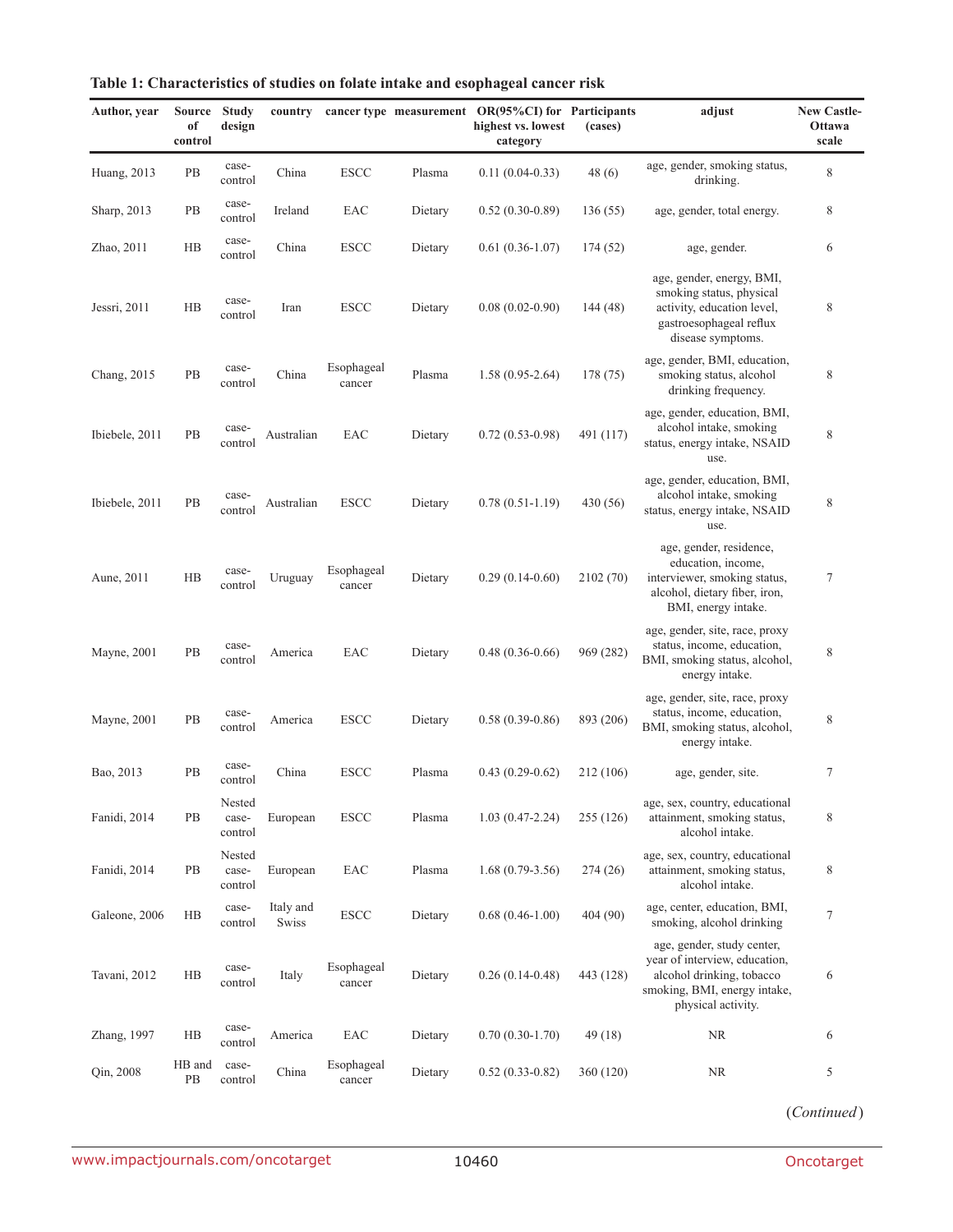| Author, year           | <b>Source</b><br>of<br>control | <b>Study</b><br>design | country |                      | cancer type measurement | $OR(95\%CI)$ for<br>highest vs. lowest<br>category | Participants<br>(cases) | adjust                                                                                                                                                                                              | <b>New Castle-</b><br>Ottawa<br>scale |
|------------------------|--------------------------------|------------------------|---------|----------------------|-------------------------|----------------------------------------------------|-------------------------|-----------------------------------------------------------------------------------------------------------------------------------------------------------------------------------------------------|---------------------------------------|
| Brown, 1988            | H B                            | case-<br>control       | America | Esophageal<br>cancer | Dietary                 | $0.70(0.40-1.30)$                                  | 629 (207)               | Smoking status, alcohol<br>intake.                                                                                                                                                                  | 6                                     |
| Chen, 2009             | PB                             | case-<br>control       | America | EAC                  | Dietary                 | $0.50(0.30-1.00)$                                  | 573 (124)               | age, gender, respondent type,<br>BMI, alcohol intake, tobacco<br>use, education level, family<br>history, vitamin supplement<br>use.                                                                | 8                                     |
| Yang, 2005             | HB                             | case-<br>control       | Japan   | Esophageal<br>cancer | Dietary                 | $0.77(0.45-1.31)$                                  | 270(62)                 | Smoking status, alcohol<br>intake, total energy.                                                                                                                                                    | 6                                     |
| Bollschweiler,<br>2002 | PB                             | case-<br>control       | Germany | <b>ESCC</b>          | Dietary                 | $3.20(1.30-9.10)$                                  | 29(16)                  | <b>NR</b>                                                                                                                                                                                           | 6                                     |
| Bollschweiler,<br>2002 | PB                             | case-<br>control       | Germany | EAC                  | Dietary                 | $5.00(2.10-13.60)$                                 | 38(25)                  | <b>NR</b>                                                                                                                                                                                           | 6                                     |
| Xiao, 2014             | PB                             | cohort                 | America | <b>ESCC</b>          | Dietary                 | $1.07(0.59-1.94)$                                  | 4471303 (21)            | age, gender, race, education,<br>marital status, health status,<br>BMI, smoking status, alcohol,<br>vigorous physical activity,<br>multivitamin use, family<br>history of cancer, energy<br>intake. | 7                                     |

Abbreviations: PB, population-based; HB, hospital-based; NR, not reported; EAC, esophageal adenocarcinoma; ESCC, esophageal squamous cell cancer; OR, odds ratio;

CI, confidence interval; N/A, not available.

| <b>Cancer sites</b>   | Group                    | No. of<br><b>Studies</b> | <b>OR(95%CI)</b>       | P for test | Heterogeneity<br>test $I^2$ (%) | $\boldsymbol{P}$ |
|-----------------------|--------------------------|--------------------------|------------------------|------------|---------------------------------|------------------|
| Dietary folate intake |                          | 18                       | $0.627(0.557-0.706)$   | 0.000      | 0.702                           | 0.000            |
|                       | Geographic<br>locations  |                          |                        |            |                                 |                  |
|                       | Europe                   | 6                        | $0.675(0.522 - 0.873)$ | 0.003      | 88.200                          | 0.000            |
|                       | Asia                     | 3                        | $0.610(0.354-1.052)$   | 0.001      | 0.000                           | 0.548            |
|                       | Australia                | $\overline{2}$           | $0.740(0.577 - 0.949)$ | 0.018      | 0.000                           | 0.749            |
|                       | America                  | 7                        | $1.070(0.590 - 1.940)$ | 0.000      | 37.800                          | 0.140            |
|                       | Dietary<br>assessment    |                          |                        |            |                                 |                  |
|                       | Validated<br>FFQ/DHQ     | 8                        | $0.623(0.527 - 0.738)$ | 0.000      | 55.900                          | 0.026            |
|                       | $N/A$ FFQ/<br><b>DHQ</b> | 10                       | $0.631(0.535 - 0.744)$ | 0.000      | 78.100                          | 0.000            |
|                       | Histological<br>type     |                          |                        |            |                                 |                  |
|                       | <b>NR</b>                | 5                        | $0.497(0.387 - 0.640)$ | 0.000      | 61.000                          | 0.036            |
|                       | <b>ESCC</b>              | 7                        | $0.726(0.597 - 0.883)$ | 0.001      | 65.900                          | 0.007            |
|                       | EAC                      | 6                        | $0.623(0.519 - 0.748)$ | 0.000      | 79.000                          | 0.000            |
|                       |                          |                          |                        |            |                                 | (Continued)      |

### **Table 2: Subgroup analysis of folate intake and risk of esophageal cancer**

(*Continued*)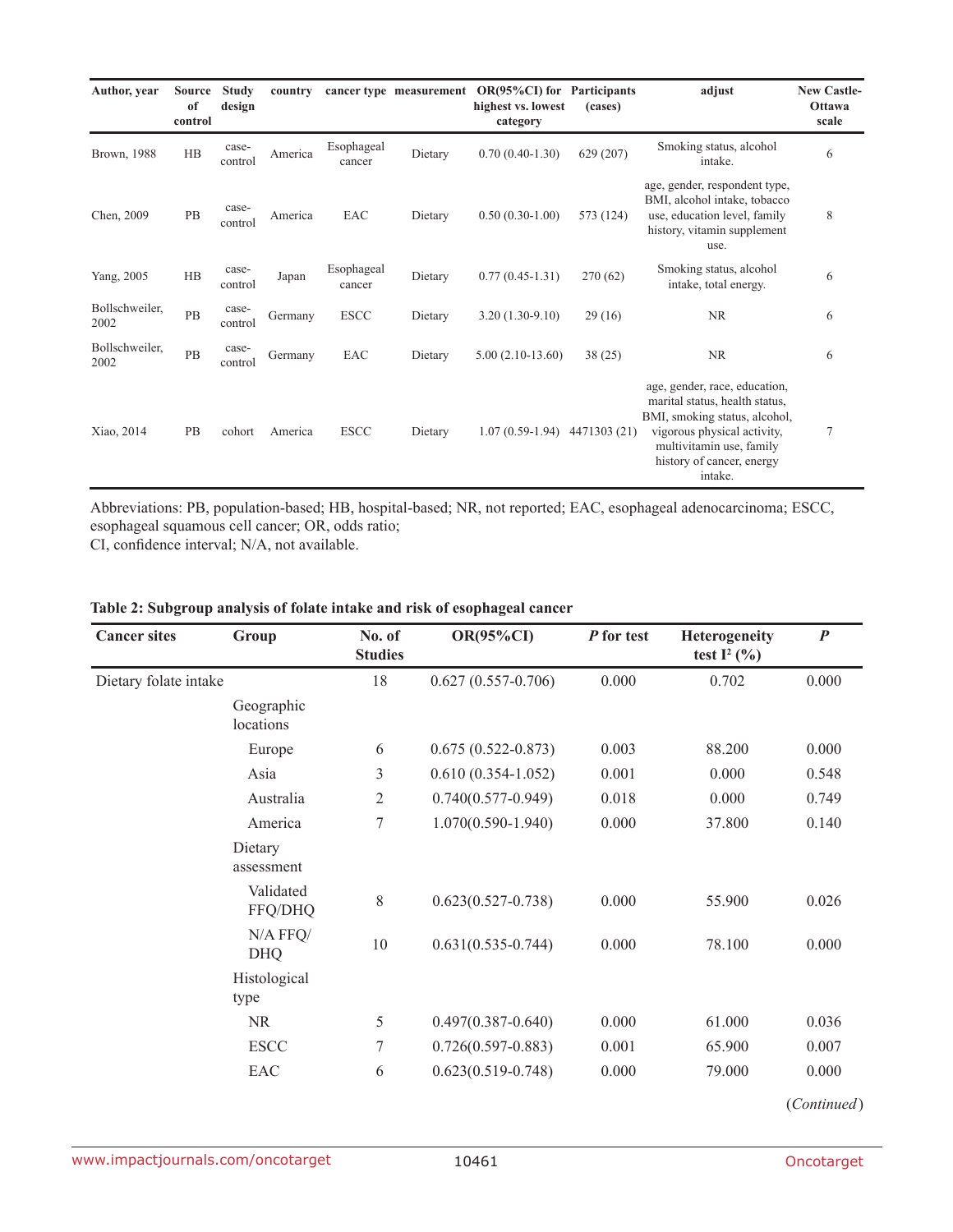| <b>Cancer sites</b> | Group                | No. of<br><b>Studies</b> | <b>OR(95%CI)</b>       | P for test | Heterogeneity<br>test $I^2$ (%) | $\boldsymbol{P}$ |
|---------------------|----------------------|--------------------------|------------------------|------------|---------------------------------|------------------|
|                     | Source of<br>control |                          |                        |            |                                 |                  |
|                     | Hospital-<br>based   | 8                        | $0.556(0.450 - 0.686)$ | 0.000      | 57.200                          | 0.022            |
|                     | Population-<br>based | 9                        | $0.680(0.586 - 0.790)$ | 0.000      | 78.800                          | 0.000            |
|                     | HB and PB            | $\mathbf{1}$             | $0.520(0.330 - 0.820)$ | N/A        | N/A                             | N/A              |
|                     | Study quality        |                          |                        |            |                                 |                  |
|                     | Score $\geq$ 7       | 10                       | $0.603(0.525 - 0.694)$ | 0.000      | 49.200                          | 0.039            |
|                     | Score<7              | 18                       | $0.689(0.554 - 0.859)$ | 0.001      | 81.700                          | 0.000            |
| Serum folate levels |                      | 5                        | $0.709(0.548-0.917)$   | 0.009      | 0.883                           | 0.000            |
|                     | Country              |                          |                        |            |                                 |                  |
|                     | Europe               | $\overline{2}$           | $1.327(0.772 - 2.282)$ | 0.306      | 0.000                           | 0.377            |
|                     | Asia                 | 3                        | $0.519(0.441 - 0.791)$ | 0.000      | 92.500                          | 0.000            |
|                     | Histological<br>type |                          |                        |            |                                 |                  |
|                     | <b>NR</b>            | $\mathbf{1}$             | $1.580(0.948 - 2.634)$ | 0.000      | 82.200                          | 0.004            |
|                     | <b>ESCC</b>          | $\overline{2}$           | $0.438(0.317 - 0.605)$ | N/A        | N/A                             | N/A              |
|                     | EAC                  | 1                        | $1.680(0.791 - 3.566)$ | N/A        | N/A                             | N/A              |

Abbreviations: PB, population-based; HB, hospital-based; NR, not reported; EAC, esophageal adenocarcinoma; ESCC, esophageal squamous cell cancer;

OR, odds ratio; CI, confidence interval; N/A, not available, FFQ: food frequency questionnaire, DHQ: dietary history questionnaire, N/A: not available.

#### **Dietary folate intake**

The link between dietary folate intake and esophageal cancer risk was analyzed in 14 case-control studies and 1 cohort study. The dietary folate intake data from the analyzed studies showed significant heterogeneity  $(I^2=70.2\%; P<0.001)$  and the pooled OR of esophageal cancer for the highest vs. lowest level of dietary folate intake was 0.63 (95% CI: 0.56-0.71; Figure 2).

Table 2 shows the associations between dietary folate intake and esophageal cancer risk in subgroup metaanalyses stratified based on geographic locations, number of studies, dietary assessment, histological type, source of controls (population-based or hospital-based) and study quality. With the exception of Asia and America, our data suggested an inverse association between dietary folate intake and esophageal cancer for all the analyzed subgroup strata.

#### **Serum folate level**

As shown in Figure 2, the pooled OR for esophageal cancer in the highest vs. the lowest category of blood folate levels was  $0.71$  (95% CI=0.55-0.92) with significant heterogeneity in the analyzed data  $(I^2 = 88.3\%; P \le 0.001)$ . Because only 4 studies reported serum folate levels, subgroup analysis based only on the geographic locations and histological types were performed for those (Table 2).

#### **Dose-response meta-analysis**

To study the relationship between dietary folate intake and the risk of esophageal cancer, dose-response of six case-control studies and one cohort study was analyzed. As shown in Figure 3, we observed a 12% decrease in the risk of esophageal cancer when the folate intake was increased to 100 μg/day (OR=0.88, 95%CI=0.83-0.95, *P*<sub>linearity</sub>=0.00).

Further, four case-control studies were analyzed to find the dose-response relationship between the serum folate concentration and the risk of esophageal cancer. The results of both the linearity test (*P*=0.29) and nonlinearity test (*P*=0.99) indicated that there is no linear or nonlinear relationship between the serum folate level and esophageal cancer risk.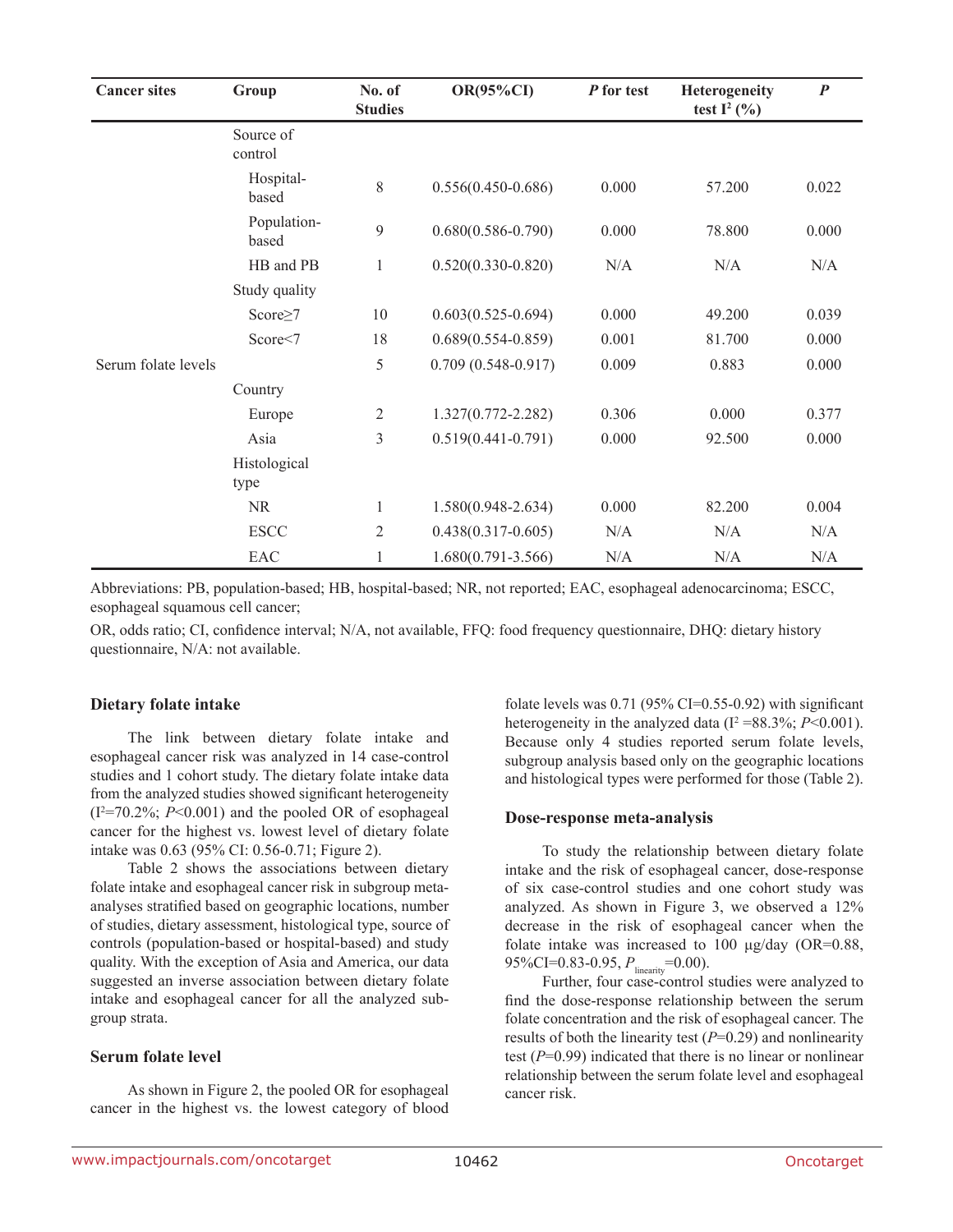### **Publication bias**

Publication bias was evaluated through visual inspection of funnel plots (Figures 4 and 5). The results from the Egger and Begg tests revealed no evidence of publication bias (Egger: *P*=0.58 for dietary folate intake and *P*=0.95 for serum folate levels; Begg: *P*=0.94 for dietary folate intake and *P*=0.46 for serum folate levels).

#### **Sensitivity analysis of heterogeneity**

When a sensitivity analysis of dietary folate intake was conducted, entailing sequential exclusion of individual studies from the pooled analysis, the original conclusion remained unaffected (Figure 6). Sensitivity analysis revealed that the key contributors to the heterogeneity

among the results of the serum folate levels were data from two studies conducted by Chang *et al*. and Bao *et al*. Excluding those studies reduced the heterogeneity, and the pooled OR of 0.542 (95% CI:0.329-0.92) was similar to the main finding.

### **DISCUSSION**

As of December 2014, 82 countries worldwide have passed legislations mandating folic acid fortification in at least one industrially milled cereal grain [28]. Although there are many studies suggesting that folate exerts a protective effect against cancer development [29–31], recent conflicting reports suggesting increased risk of cancer related to folic acid fortification [32, 33]



**Figure 2: Forest plot between highest vs. lowest categories of folate intake and esophageal cancer risk.**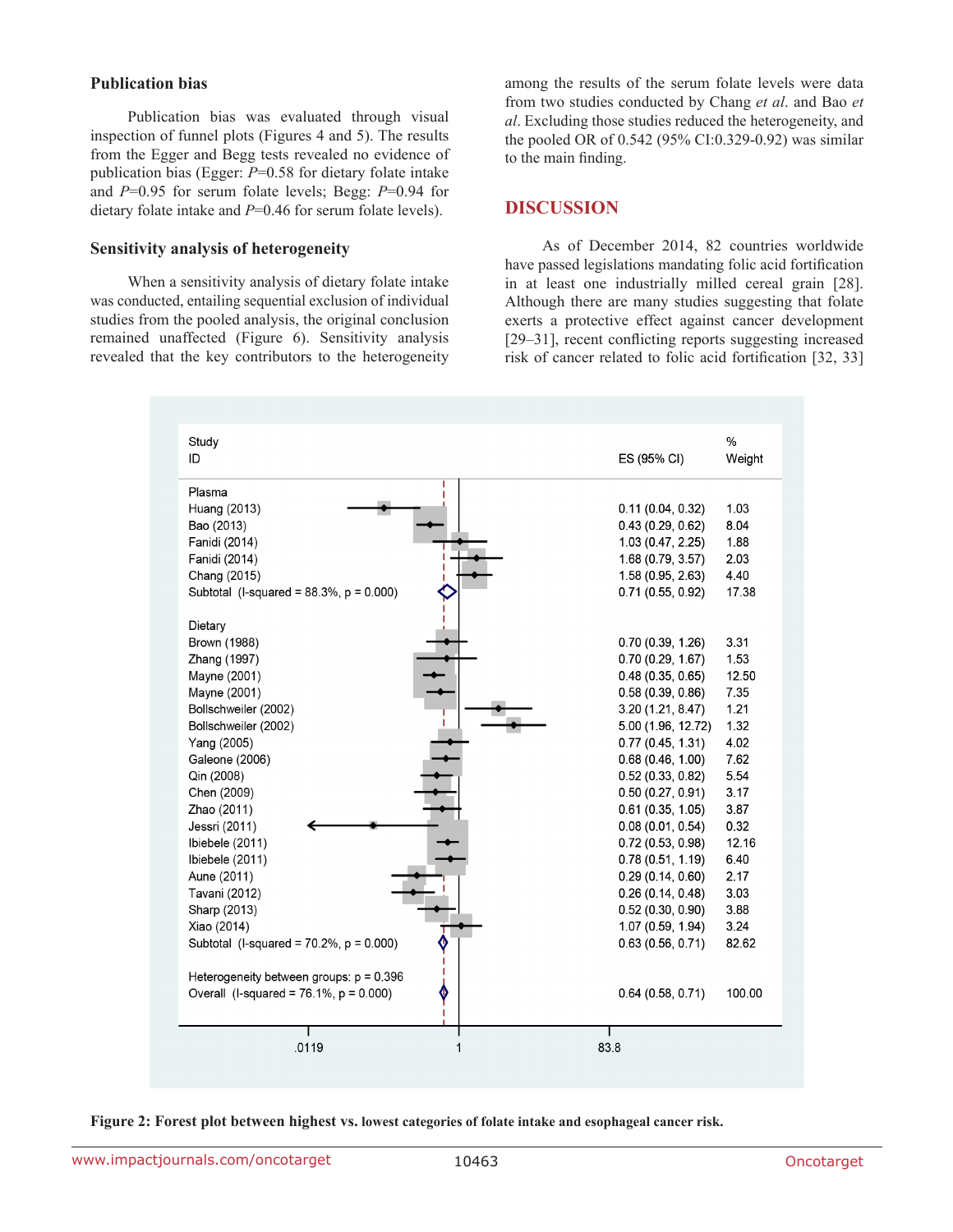has necessitated further research into the roles of folate and other related micronutrients in cancer prevention. At present, there were few review studies investigating the association between folate level and esophageal cancer [30, 35, 36]. And The World Cancer Research Fund reported that folate protects against esophageal cancer are limitation of evidence [35]. In this study, we aimed to evaluate the role of dietary and plasma folate levels in determining the risk of esophageal cancer, and to characterize the dose-response relationship between esophageal cancer and folate intake.

This meta-analysis, which included 19 studies, provides a quantitative estimate of the association of dietary folate intake and serum folate levels with esophageal cancer risk. Our analysis found that the dietary folate intake and the serum folate levels are inversely associated with the risk of esophageal cancer. Moreover, the dose-response analysis demonstrated that dietary folate intake was linearly associated with the risk of esophageal cancer. A 12% decrease in esophageal cancer risk was recorded for a 100 μg/day incremental increase in folate intake.



**Figure 3: Dose-response relationship between folate intake and esophageal cancer risk.**



**Figure 4: Funnel plot for assessing publication bias for folate intake and esophageal cancer risk.**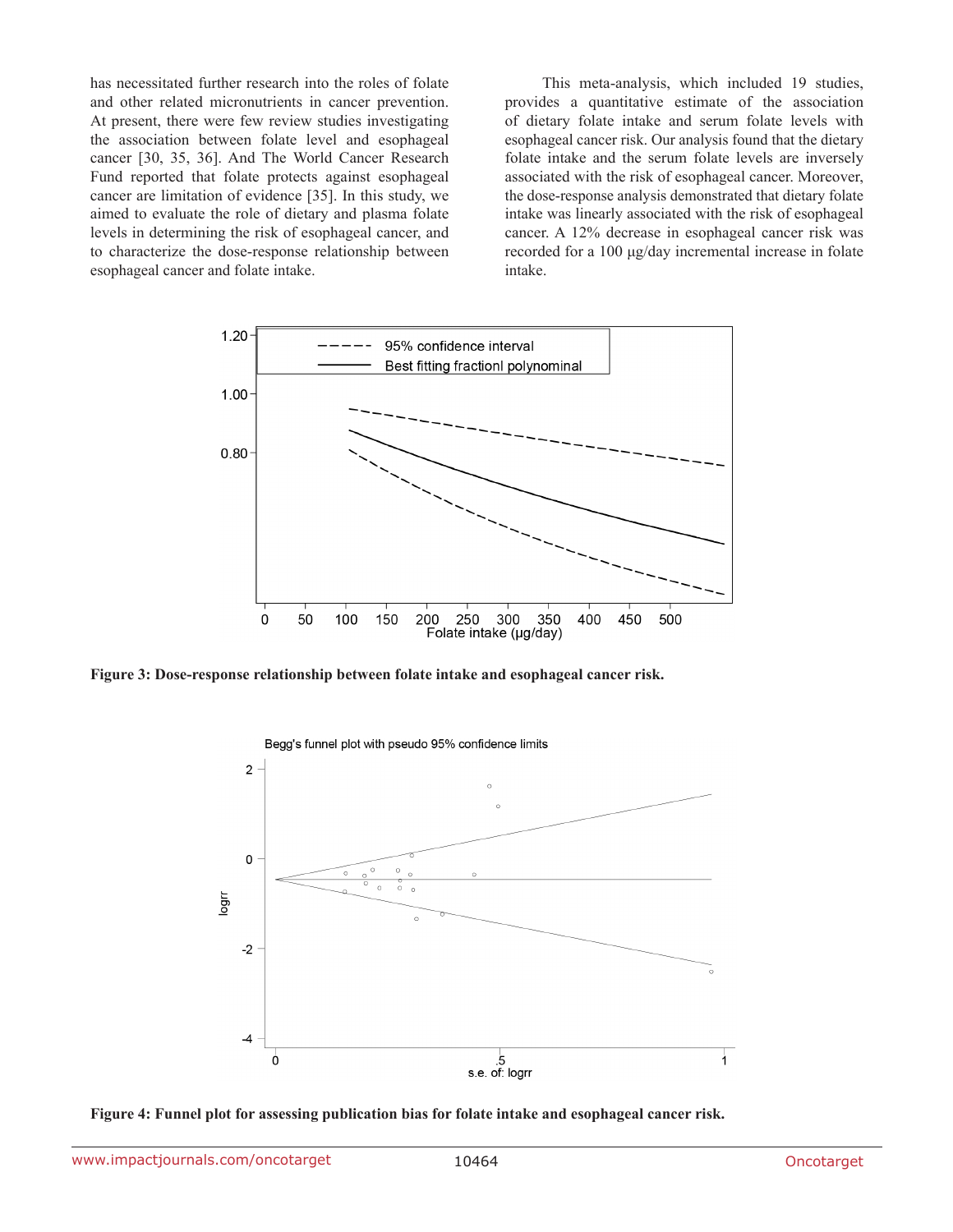The inverse relationship between dietary folate intake and esophageal cancer demonstrate in this study is consistent with a previous meta-analysis, which included nine case-control studies (OR=0.59, 95%CI=0.51-0.69). However, our study is more reliable as it included a larger number of participants and derived stronger conclusions regarding the association between dietary folate intake or serum folate levels and esophageal cancer risk. Furthermore, our study is the first comprehensive metaanalysis of dose-response that quantitates the association between dietary folate intake and the risk of esophageal cancer.



**Figure 5: Funnel plot for assessing publication bias for serum folate level and esophageal cancer risk.**



**Figure 6: Sensitivity analysis of folate intake and esophageal cancer risk.**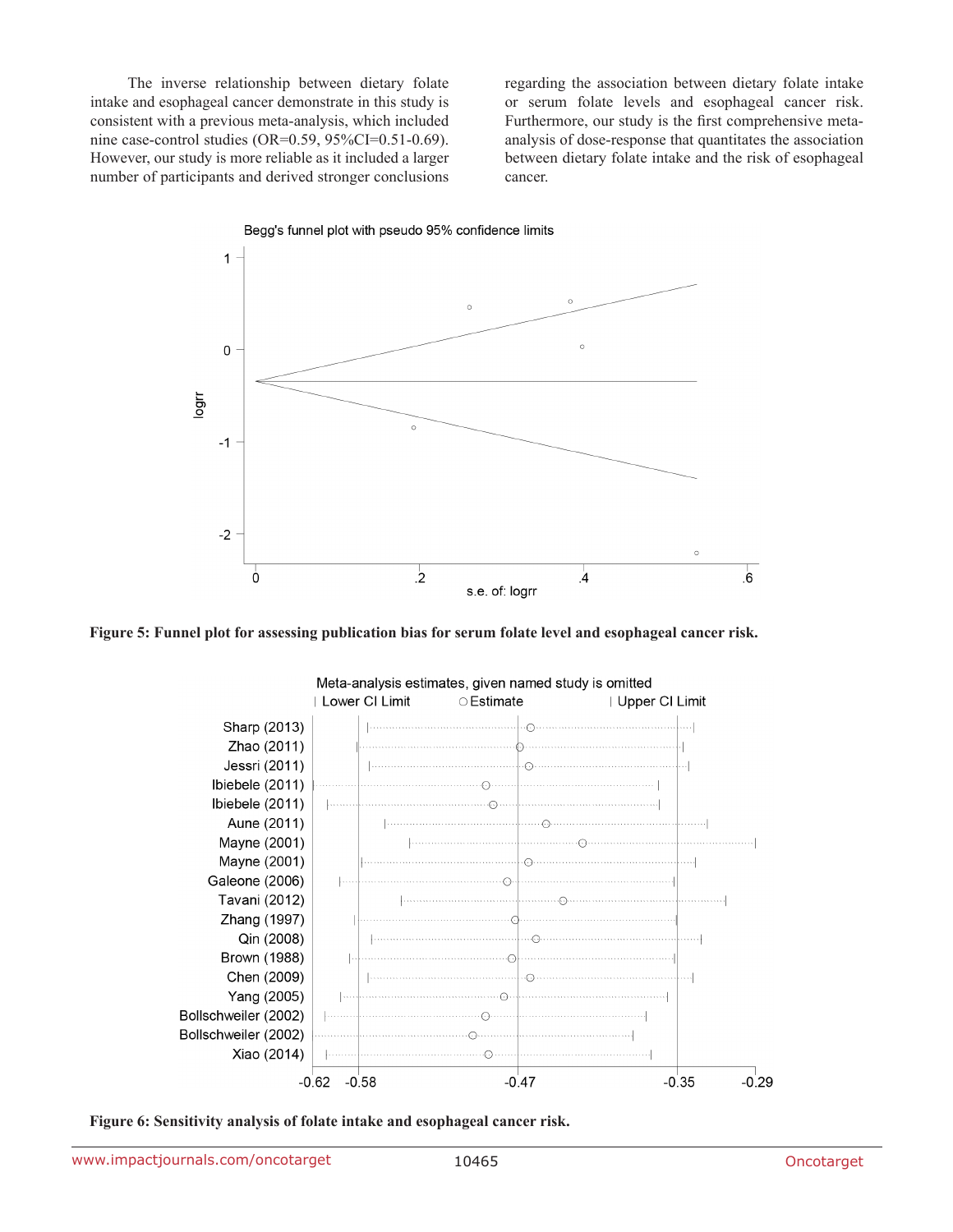Since folate is a key modulator of DNA synthesis, repair and methylation, it was hypothesized to reduce cancer risk. Humans are unable to biosynthesize folate *de novo*, so they derive all the necessary folate from their diet [36]. Folate can be obtained from natural food sources, including citrus fruits, green leafy vegetables, cruciferous vegetables, legumes and cereals [3]. Since the first study [24] explored the association between folate and esophageal cancer in 1988, many epidemiological studies have investigated the relationship between folate intake and esophageal cancer risk. Evidence has suggested that low-folate status may contribute to carcinogenesis through complete conversion of dUMP via two mechanisms: (1) by conversion into dTMP, leading to uracil misincorporation into DNA, which could result in chromosomal breaks and mutations; and/or (2) by causing alterations in DNA methylation, which could in turn alter expression of protooncogenes and tumor suppressor genes [37]. However, recent reports have suggested that the effects of folate on carcinogenesis could depend on the dosage and the time of exposure [39]. Animal experiments demonstrated that whereas folate deficiency promoted carcinogenesis in normal cells, its supplementation could promote cancer progression in established pre-neoplastic lesions [39, 40].

In the subgroup analyses based on dietary assessment, histological type, source of control and study quality, we observed an inverse association between folate intake and esophageal cancer risk in all subgroups. However, in a sub-group analysis based on geographic locations, similar associations were absent in the Asian and American populations. The incidence and mortality rates of esophageal cancer showed wide geographic variation and there were marked differences between the high- and low-risk areas. People living in high esophageal cancer risk regions had significantly lower folate blood concentrations and nutrient intake than did those living in low risk regions [41]. This may explain why populations from different geographic locations have different results. The difference may also reflect complexity due to the presence of folate from various food sources, the occurrence of large amounts of folate in nature, and the diversity of dietary culture. The amounts of folate found in vegetables and fruits will depend on the type of cultivation, crop variety and location, as well as the specific morphological part of the plant eaten. Moreover, cultural differences in the storage and preparation of foods, particularly vegetables, likely affect this result [42]. In addition, the different study populations may vary in the ranges of folate intake and supplementation that could affect the relative impacts on esophageal cancer. We therefore performed a dose-response analysis to assess the relationship between folic acid intake and esophageal cancer.

Although our study is the first comprehensive metaanalysis to evaluate serum folate levels and the risk of esophageal cancer, there were only four studies that could

be analyzed. This may have limited the precision of the estimations of associations and reduced the credibility of the results. A larger-scale study with greater statistical power will be needed to better assess the associations, particularly for the subgroup analyses of interactions.

Our study had several strengths that need to be highlighted. First, since our data included a broad folate intake range, it enabled accurate statistical analysis of the dose-response relationship between folate intake and the risk of esophageal cancer. Second, we assessed the methodological quality of the included studies by the Newcastle-Ottawa Scale (NOS). Third, our analysis provided an accurate assessment of the effect of folate levels upon esophageal cancer risk as we conducted subgroup analyses in specific populations. Further, high dietary folate intake and folate-rich foods may reflect a healthy lifestyle that includes other factors like never smoking, lower alcohol consumption and lower body weight that have been associated with a decreased risk of esophageal cancer. Therefore, factors such as age, sex, energy intake, alcohol use, smoking status, and treatment received were adjusted for in most of the studies included in this meta-analysis. Finally, sensitivity analyses of dietary folate studies showed that our results were robust, with no statistical evidence of publication bias.

The limitations of our study were as follows: (1) since our search yielded only one prospective study, our results could be affected by recall bias and selection bias; (2) none of the studies analyzed total folate intake, comprising folate from the diet along with folate from supplements; (3) the analysis used pooled data (individual data were not available), which prevented us from performing a more detailed analysis and obtaining more precise results.

In conclusion, the results of this meta-analysis suggest that greater dietary intake of folate and higher serum folate levels are protective against esophageal cancer. And the dose-response analysis of dietary intake of folate show that every 100 μg/day increase of folate can reduced 12% risk of esophageal cancer. Our analysis also indicates that in future, well-designed large prospective cohort studies that repeatedly measure folate intake with long follow-up periods and adjustments for all potential confounders are necessary to accurately verify the association of dietary folate intake and serum folate levels with esophageal cancer.

# **MATERIALS AND METHODS**

#### **Search strategy**

Relevant articles were identified by two reviewers through systematic searches of the Medline, Pubmed, and Cochrane Library electronic databases (from database inception to Jul 2016). The search was performed using the terms ("folate" OR "folic acid") AND ("cancer" OR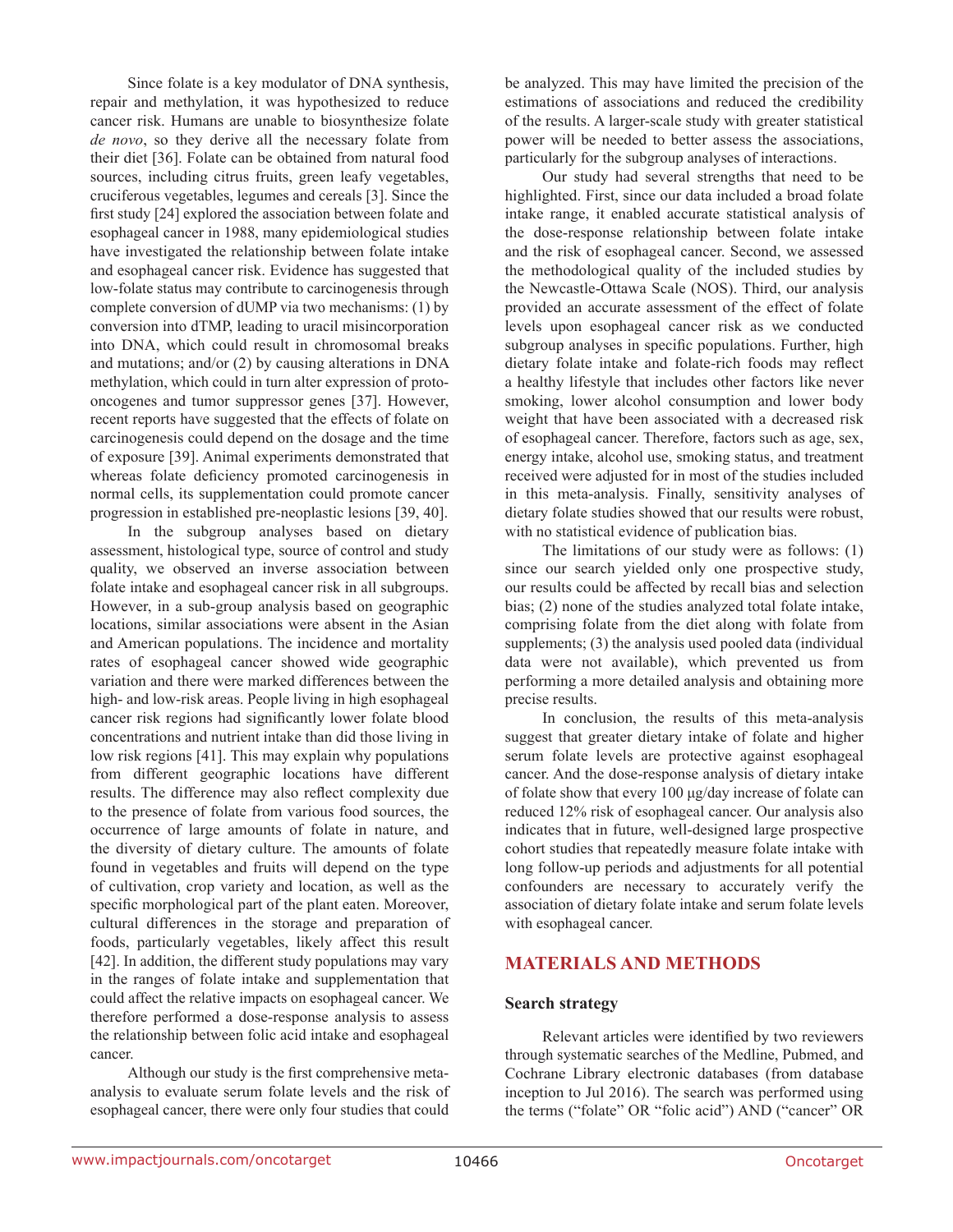"neoplasm" OR "carcinoma") AND ("cohort study" OR "case-control studies"). In addition, we scrutinized references from relevant original reports, review articles and meta-analyses to identify other pertinent studies. No language restrictions were imposed.

# **Study selection**

A study was eligible for inclusion if the following criteria were met: (1) the study designed as a cohort, nested case-control or case-control study; (2) the study investigated the association between esophageal cancer and folate intake; and (3) the authors reported effect estimates (risk ratio [RR], or odds ratio [OR]) and 95% confidence intervals (CIs) for comparisons between high and low dietary folate intake or serum folate levels. When multiple levels of folate intake were presented, the ratio comparing the highest intake versus the lowest intake was chosen. In the case of duplicate studies, the most recently published study was chosen for inclusion.

# **Data extraction and quality assessment**

Data were extracted independently by two authors using a standard extraction form. The following data were extracted from each publication: the first author's name, publication year, study design, geographic locations where the study was performed, type of controls in case-control studies, sample size (cases and controls or cohort size), measure and range of exposure, lowest folate level, highest folate level, difference between the highest and lowest folate levels, variables adjusted for in the analysis, and risk estimates with corresponding 95% CIs for the highest vs. lowest categories of folate intake or for each category. For studies that reported several multivariable adjusted-effect estimates, we selected the effect estimate that had been maximally adjusted for potential confounders.

Study quality was assessed using the Newcastle-Ottawa quality assessment scale (NOS), which is a comprehensive tool that has been validated for evaluating the quality of observational studies in meta-analyses [43, 44]. A NOS based on the following 3 subscales awarded a maximum of 9 points: selection of participants and measurement of exposure (4 items), comparability (2 items), and evaluation of methodological quality outcome (3 items). Studies with a score of 7 or higher were considered to be high quality [45, 46].

# **Statistical analysis**

We examined the association of folate intake and serum folate levels with the risk of esophageal cancer on the basis of the effect estimates (RR or OR) and 95% CI reported in each study. Heterogeneity was assessed using the I<sup>2</sup> statistic, which is the proportion of total estimate variation attributable to study heterogeneity; I<sup>2</sup> values of 25%, 50% and75% were used as cut-off points for low,

moderate and high degrees of heterogeneity, respectively [47, 48]. We used a fixed effect model (Mantel-Haenszel method) when heterogeneity was negligible, and a random effect model (Dersimonian and Laird method) when heterogeneity was significant. We also performed a sensitivity analysis by removing individual studies from the meta-analysis when statistically significantly heterogeneity was detected. Several methods were used to assess potential publication bias. Visual inspections of funnel plots for esophageal cancer were conducted. The Egger and Begg tests were also used to statistically assess publication bias for esophageal cancer [49, 50]. We also conducted analyses stratified by study location, Histological type, Source of control, dietary assessment measures and Study quality.

Lastly, we conducted a dose response analysis using the median or mean folate level and the adjusted natural log of the RRs or ORs with their standard error (SE). When the folate intake was reported by range, we assigned the midpoint of the upper and lower boundaries in each category as the average intake. When the highest category was open-ended, we considered the width of the category to be the same as that of the adjacent category. When the lowest category was open-ended, the lowest boundary was set to zero [51, 52]. To derive the dose-response curve, we modeled folate using restricted cubic splines with four knots at the 5th, 35th, 65th and 95th percentiles of the distribution [53]. We included studies for this doseresponse analysis only if they reported the distributions of cases and persons or person-years, as well as the ORs (RRs) and 95% CI with the variance estimates for at least three quantitative exposure categories [53, 54]. All tests were two sided with a significance level of 0.05. Statistical analyses were performed using STATA software (version 12.0; Stata Corporation, College Station, TX, USA).

# **ACKNOWLEDGMENTS**

Yan Zhao, Hailiang Li, Chenyang Guo and Erjiang Zhao designed the study and wrote the manuscript. Hongtao Hu, Lin Zheng, Junli Ma and Li Jiang collected the relevant papers and data. Yan Zhao and Erjiang Zhao analyzed the data. All authors reviewed the manuscript.

# **CONFLICTS OF INTEREST**

The authors declare no conflicts of interest.

# **REFERENCES**

1. Ferlay J, Soerjomataram I, Dikshit R, Eser S, Mathers C, Rebelo M, Parkin DM, Forman D, Bray F. Cancer incidence and mortality worldwide: sources, methods and major patterns in GLOBOCAN 2012. Int J Cancer. 2015; 136: 359-86.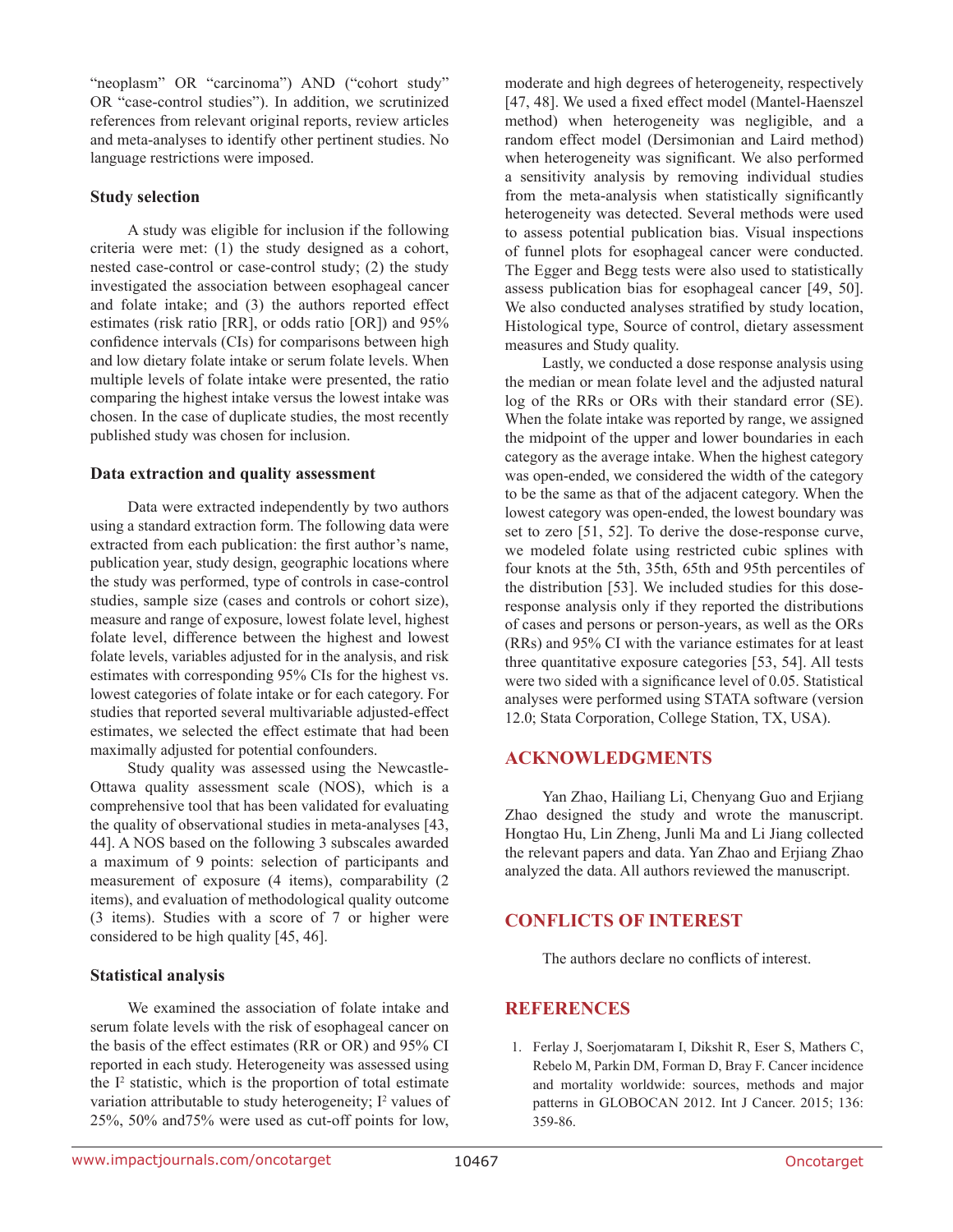- 2. Palladino-Davis AG, Mendez BM, Fisichella PM, Davis CS. Dietary habits and esophageal cancer. Dis Esophagus. 2015; 28: 59-67.
- 3. He X, Sun LM. Dietary intake of flavonoid subclasses and risk of colorectal cancer: evidence from population studies. Oncotarget. 2016; 7: 26617-27. doi: 10.18632/oncotarget. 8562.
- 4. Kim YI. Folate and DNA methylation: a mechanistic link between folate deficiency and colorectal cancer? Cancer Epidemiol Biomarkers Prev. 2004; 13: 511–9.
- 5. Ames BN. DNA damage from micronutrient deficiencies is likely to be a major cause of cancer. Mutat Res. 2001;  $475 \cdot 7 - 20$
- 6. Tio M, Andrici J, Cox MR, Eslick GD. Folate intake and the risk of upper gastrointestinal cancers: a systematic review and meta-analysis. J Gastroenterol Hepatol. 2014; 29: 250-8.
- 7. Wang R, Zheng Y, Huang JY, Zhang AQ, Zhou YH, Wang JN. Folate intake, serum folate levels, and prostate cancer risk: a meta-analysis of prospective studies. BMC Public Health. 2014; 14: 1326.
- 8. Lin HL, An QZ, Wang QZ, Liu CX. Folate intake and pancreatic cancer risk: an overall and dose-response metaanalysis. Public Health. 2013; 127: 607-13.
- 9. Bollschweiler E, Wolfgarten E, Nowroth T, Rosendahl U, Mönig SP, Hölscher AH. Vitamin intake and risk of subtypes of esophageal cancer in Germany. J Cancer Res Clin Oncol. 2002; 128: 575-80.
- 10. Huang GL, Wang SK, Su M, Wang TT, Cai HZ, Yin H, Sun GJ. Serum Folate, MTHFR C677T Polymorphism and Esophageal Squamous Cell Carcinoma Risk. Biomed Environ Sci. 2013; 26: 1008-12.
- 11. Sharp L, Carsin AE, Cantwell MM, Anderson LA, Murray LJ, FINBAR Study Group. Intakes of Dietary Folate and Other B Vitamins are Associated with Risks of Esophageal Adenocarcinoma, Barrett's Esophagus, and Reflux Esophagitis. J Nutr. 2013 ; 143: 1966-73.
- 12. Zhao P, Lin F, Li Z, Lin B, Lin J, Luo R. Folate intake, methylenetetrahydrofolate reductase polymorphisms, and risk of esophageal cancer. Asian Pac J Cancer Prev. 2011; 12: 2019-23.
- 13. Jessri M, Rashidkhani B, Hajizadeh B, Jessri M, Gotay C. Macronutrients, vitamins and minerals intake and risk of esophageal squamous cell carcinoma: a case-control study in Iran. Nutr J. 2011; 20: 10-137.
- 14. Chang SC, Goldstein BY, Mu L, Cai L, You NC, He N, Ding BG, Zhao JK, Yu SZ, Heber D, Zhang ZF, Lu QY. Plasma folate, vitamin B12, and homocysteine and cancers of the esophagus, stomach, and liver in a Chinese population. Nutr Cancer. 2015; 67: 212-3.
- 15. Ibiebele TI, Hughes MC, Pandeya N, Zhao Z, Montgomery G, Hayward N, Green AC, Whiteman DC, Webb PM, Study of Digestive Health, and Australian Cancer Study. High intake of folate from food sources is associated

with reduced risk of esophageal cancer in an Australian population. J Nutr. 2011; 141: 274-83.

- 16. Aune D, Deneo-Pellegrini H, Ronco AL, Boffetta P, Acosta G, Mendilaharsu M, De Stefani E. Dietary folate intake and the risk of 11 types of cancer: a case-control study in Uruguay. Ann Oncol. 2011; 22: 444-51.
- 17. Mayne ST, Risch HA, Dubrow R, Chow WH, Gammon MD, Vaughan TL, Farrow DC, Schoenberg JB, Stanford JL, Ahsan H, West AB, Rotterdam H, Blot WJ, et al. Nutrient intake and risk of subtypes of esophageal and gastric cancer. Cancer Epidemiol Biomarkers Prev. 2001; 10: 1055-62.
- 18. Bao L, Peng J, Huang G, Wang S, Yin H, Wang T, Liu F, Sun G. The study on the relationship between serum folic acid and vitamin B2 levels and esophageal cancer. [Article in Chinese]. Wei Sheng Yan Jiu. 2013; 42: 451-4.
- 19. Fanidi A, Relton C, Ueland PM, Midttun Ø, Vollset SE, Travis RC, Trichopoulou A, Lagiou P, Trichopoulos D, Bueno-de-Mesquita HB, Ros M, Boeing H, Tumino R, et al. A prospective study of one-carbon metabolism biomarkers and cancer of the head and neck and esophagus. Int J Cancer. 2015; 136: 915-27.
- 20. Galeone C, Pelucchi C, Levi F, Negri E, Talamini R, Franceschi S, La Vecchia C. Folate intake and squamouscell carcinoma of the oesophagus in Italian and Swiss men. Ann Oncol. 2006; 17: 521-5.
- 21. Tavani A, Malerba S, Pelucchi C, Dal Maso L, Zucchetto A, Serraino D, Levi F, Montella M, Franceschi S, Zambon A, La Vecchia C. Dietary folates and cancer risk in a network of case-control studies. Ann Oncol. 2012; 23: 2737-42.
- 22. Zhang ZF, Kurtz RC, Yu GP, Sun M, Gargon N, Karpeh M Jr, Fein JS, Harlap S. Adenocarcinomas of the esophagus and gastric cardia: the role of diet. Nutr Cancer. 1997; 27: 298-309.
- 23. Qin JM, Wang XM, Chen B, Yang L, Li F, He L, Liao PH. Study on the ingestion of folate and polymorphism of MTHFR C677T with esophageal cancer in Xinjiang Kazakh. [Article in Chinese]. Zhonghua Liu Xing Bing Xue Za Zhi. 2008; 29: 30-3.
- 24. Brown LM, Blot WJ, Schuman SH, Smith VM, Ershow AG, Marks RD, Fraumeni JF Jr. Environmental factors and high risk of esophageal cancer among men in coastal South Carolina. J Natl Cancer Inst. 1988; 80: 1620-5.
- 25. Chen H, Tucker KL, Graubard BI, Heineman EF, Markin RS, Potischman NA, Russell RM, Weisenburger DD, Ward MH. Nutrient intakes and adenocarcinoma of the esophagus and distal stomach. Nutr Cancer. 2002; 42: 33-40.
- 26. Yang CX, Matsuo K, Ito H, Shinoda M, Hatooka S, Hirose K, Wakai K, Saito T, Suzuki T, Maeda T, Tajima K. Geneenvironment interactions between alcohol drinking and the MTHFR C677T polymorphism impact on esophageal cancer risk: results of a case-control study in Japan. Carcinogenesis. 2005; 26: 1285-90.
- 27. Xiao Q, Freedman ND, Ren, Hollenbeck AR, Abnet CC, Park Y. Intakes of folate, methionine, vitamin B6, and